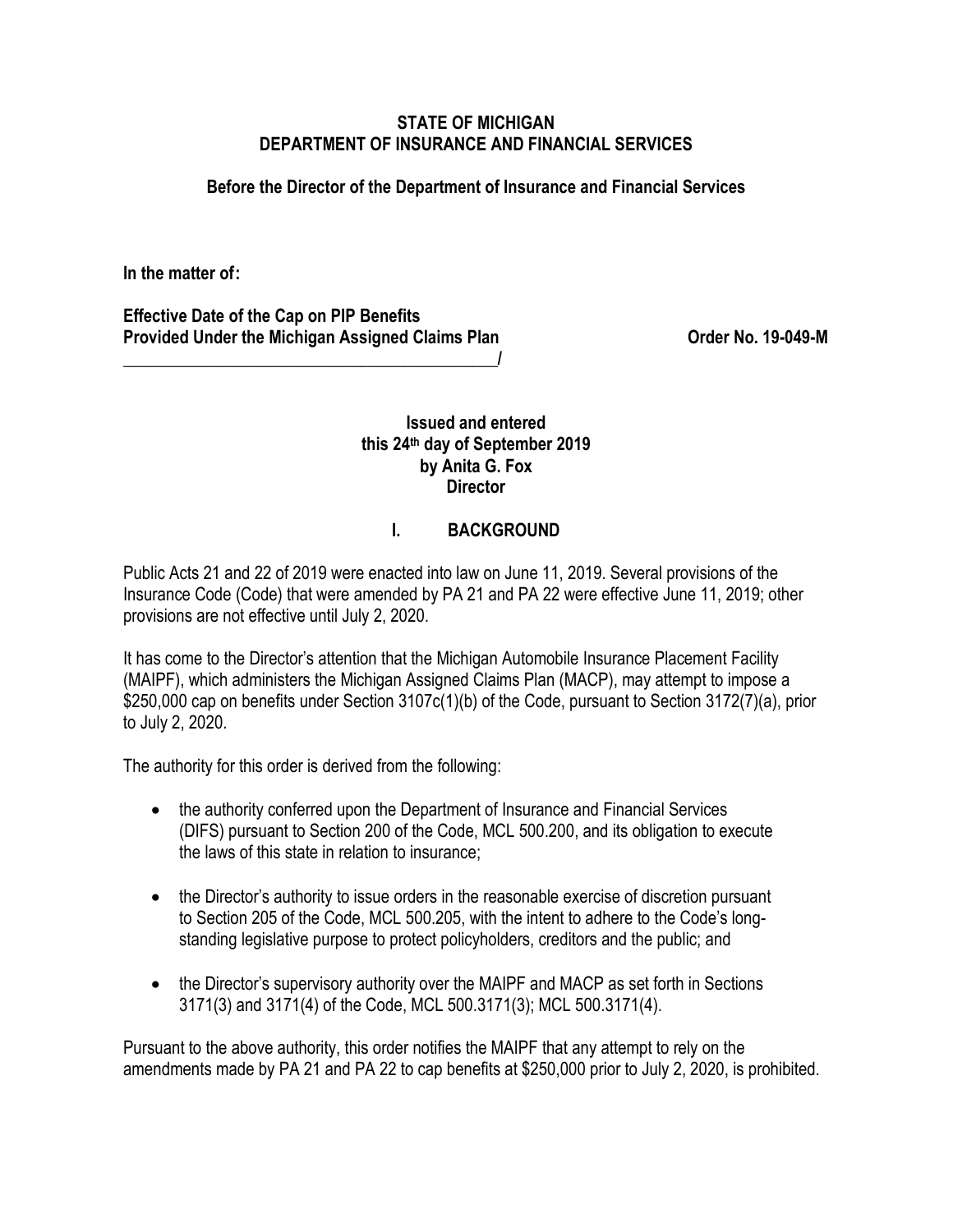### **II. ANALYSIS**

Pursuant to Section 3172(7)(a) of the Code, "the [MACP] and the insurer to whom a claim is assigned by the [MACP] are only required to provide personal protection insurance benefits under section 3107(1)(a) up to … [\$250,000]." *See* MCL 500.3172(7)(a); MCL 500.3107c(1)(b). An exception exists to the imposition of the \$250,000 cap if the injured person claims benefits through the MACP when, pursuant to Section 3107 or 3019a(2), the person is injured during the 30-day window in which the person had a lapse in qualified health insurance or other health and accident coverages. In that case, the capped amount totals \$2,000,000. *See* MCL 500.3172(7)(b).

Adherence to sound principles of statutory construction against rendering any part of a statute surplusage or nugatory requires that the effective date of the entirety of Section 3172(7) is July 2, 2020. *See Badeen v PAR, Inc,* 496 Mich 75, 81; 853 NW2d 303 (2014) ("When reviewing a statute, courts should avoid a construction that would render any part of the statute surplusage or nugatory.").

The Code "was enacted for the benefit of the public and the insurance laws should be liberally construed in favor of policy holders, creditors and the public." *See Murphy v Seed-Roberts Agency, Inc.*, 79 Mich App 1, 9 (1977) (citing *Dearborn National Ins Co v Comm'r of Insurance*, 329 Mich 107, 118 (1950); *Comm'r of Insurance v American Life Ins Co*, 290 Mich 33, 43-44 (1939)). *See also King v State,* 488 Mich 208, 218 (2010) ("The extensive regulation of the insurance industry provided for in [the Insurance Code] indicates a legislative purpose to protect policyholders.") (citing *In re Certified Question,* 413 Mich 22, 38 (1982)).

Per the plain language of Section 3172(7)(b), subdivision (7)(b) applies if a person is entitled to claim benefits "under the [MACP] under section 3107d(6)(c) or 3109a(2)(d)(ii) …" Because the effective date of Sections 3107d and 3109a(2) is expressly July 2, 2020, there is no person who can claim benefits from the MACP under those sections until July 2, 2020, which would render Section 3172(7)(b) meaningless unless its effective date is also July 2, 2020. Subdivisions 7(a) and 7(b) of Section 3172 are interdependent: 7(a) explicitly references 7(b). To avoid a meaningless interpretation of Section 3172(7)(b), the entirety of Section 3172(7) must take effect on July 2, 2020, precluding the MACP from imposing a \$250,000 cap on benefits until that date. This interpretation allows Section 3172(7) to function in a coherent manner and is consistent with the fundamental principles of statutory construction noted above.

The interpretation of Section 3172(7) as having an effective date of July 2, 2020, is further supported by reference to other amendments made by PA 21 and PA 22. In this regard, Section 3009 of the Code, MCL 500.3009, sets forth various liability coverage limits with an effective date of July 2, 2020. If the Director interpreted Section 3172(7) as having an effective date prior to July 2, 2020, pedestrians and uninsured occupants who claim benefits from the MACP subject to the \$250,000 cap, and whose expenses exceed that amount, will be able to sue an at-fault driver for the remainder. However, the defendant driver would be limited to the pre-amendment residual liability protections, and any amount of liability over those amounts could subject the defendant to significant financial harm. This potentially catastrophic exposure to residual liability—which was not contemplated by the policyholder at the time of entry into the existing insurance contract—contravenes the Code's long-standing legislative purpose of policyholder protection.